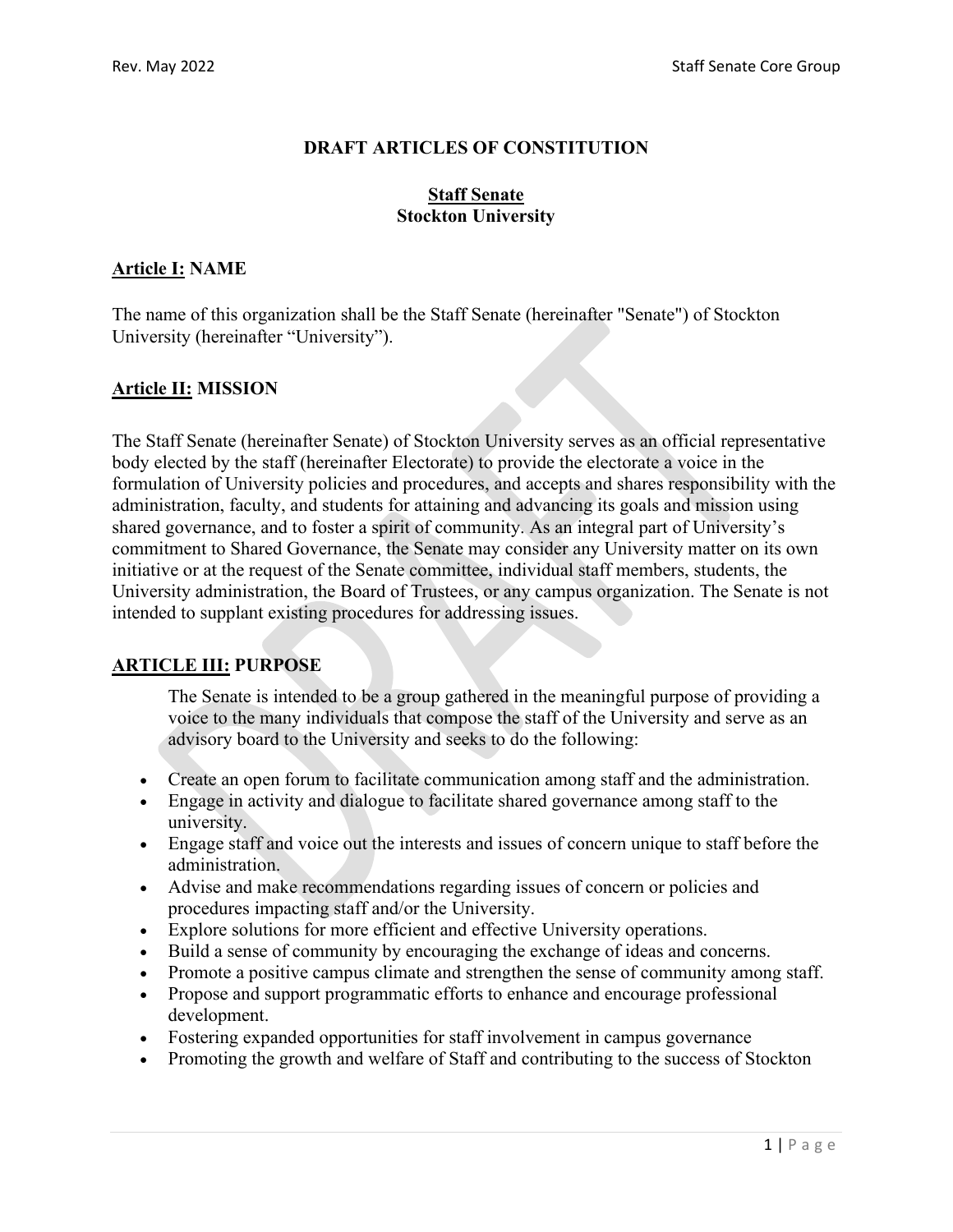Senate is an official Stockton staff organization. The Senate is not intended as a vehicle to address individual issues, grievances, or complaints, nor to circumvent regular administrative channels. The Senate shall not act in an advocacy role in any specific employee/employer dispute within the University, nor shall it assume the role of arbitrator in any such matter.

## **ARTICLE IV: AUTHORITY OF STAFF SENATE**

Senate is an official Stockton staff organization. The Senate is not intended as a vehicle to address individual issues, grievances, or complaints, nor to circumvent regular administrative channels. The Senate shall not act in an advocacy role in any specific employee/employer dispute within the University, nor shall it assume the role of arbitrator in any such matter.

As an integral part of University's commitment to Shared Governance, the Senate may consider any University matter on its own initiative or at the request of the Senate committee, individual staff members, students, the University administration, the Board of Trustees, or any campus organization.

## **Article V: MEMBERSHIP**

The Senate Electorate shall consist of all staff who are employed at the University, and organized under the following groups of employees:

- 1. Professional Employees: Professional employees include administrative officers and professional staff, as well as all employees in positions exempt from the provisions of the State Civil Service System. Employees in this category are sometimes termed "unclassified."
- 2. Classified/Civil Service Employees: Classified/civil service employees are all employees in positions covered by the provisions of the State Civil Service System. All actions affecting classified employees are made in accordance with civil service rules and regulations.
- 3. Other Academic Employees: Other academic employees include part-time members of the academic staff and full-time members of the academic staff below the rank of instructor, or equivalent. Employees with academic responsibilities who do not hold faculty rank are also included in this classification.

### **Individuals who are members of the following bodies are not members of the Staff Senate Electorate**:

- President's Cabinet
- Faculty Assembly
- Board of Trustees
- Provost Council *(awaiting information)*
- Dean's Council
- Student Affairs Executive Staff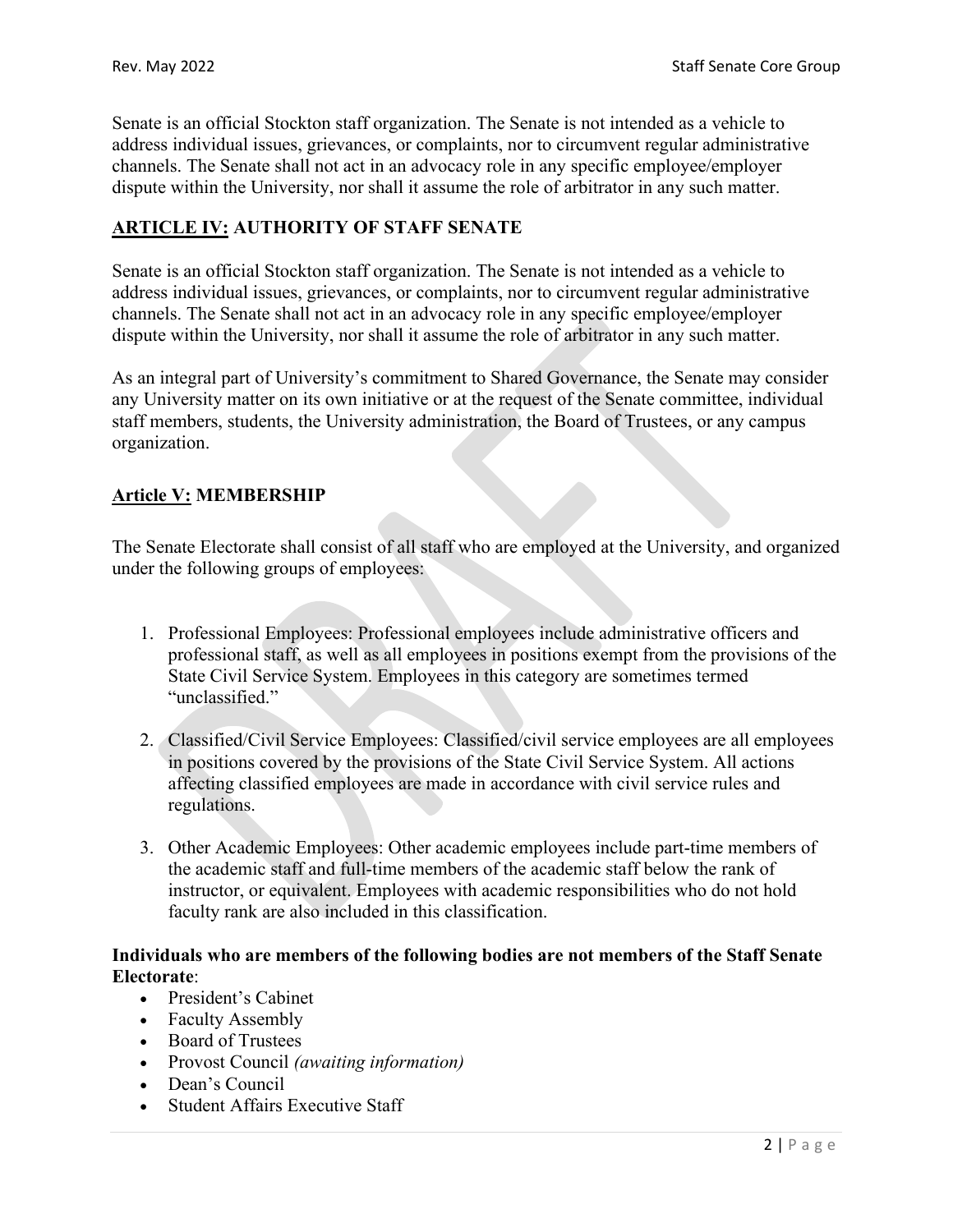## **ARTICLE VI: SENATE STRUCTURE, ELIGIBILITY and RESPONSIBILITIES**

#### **Definitions:**

**Senate Electorate** - All employees eligible for membership and representation. Refer to Article V for detailed representation language.

**Senate**: Elected representatives of the Electorate, chosen during annual elections for a term of 3 years, without term limitations.

**The Executive Committee** shall be composed of a President, Vice President, Secretary, and Parliamentarian. Executive Committee members are chosen by the Electorate during tri-annual elections, for a 3-year term, with no more than 2 consecutive terms of office. After a term break, prior Executive Committee officers may run for a new term, with an overall cap of 3 terms served at the same position.

### **I. Structure**

The Senate shall be composed of the President, the Vice President, the Secretary, the Parliamentarian, the Research Historian, Treasurer, and one Senator for every twenty staff members (as defined in Article V) serving in the University as of March 1 of the election year, elected as set forth in this Article. The term of office for Senators shall be three years, beginning at the transition meeting in April, with one-third of the Senate elected each year in order to ensure overlapping terms. Officers do not count as any unit's number of Senators.

In the event that a sitting senator changes categories due to a new position, the senator shall complete their term in the elected category.

## **II. Eligibility**

## **A. Senators**

Eligibility for election to the Senate shall be extended to all members of the electorate as defined in Article V who have served in a paid employment capacity as a staff member for a minimum of 12 consecutive months by the time of the Election. No staff member shall at any time represent a Division as a senator unless said person is a member of that Division, except for those nominated for Special Constituency representation.

## B. **Special Constituency Senator**

Special Constituency Senators shall represent populations that would not naturally qualify to serve as a Senator for their institutional role but are inherently members of the staff and thus qualified for representation. These populations include but are not limited to seasonal employees, three quarter or other part time employees who are designated staff and would qualify in all capacities other than their terms of employment related to permanency and months in consecutive employment.

## C. **Executive Committee**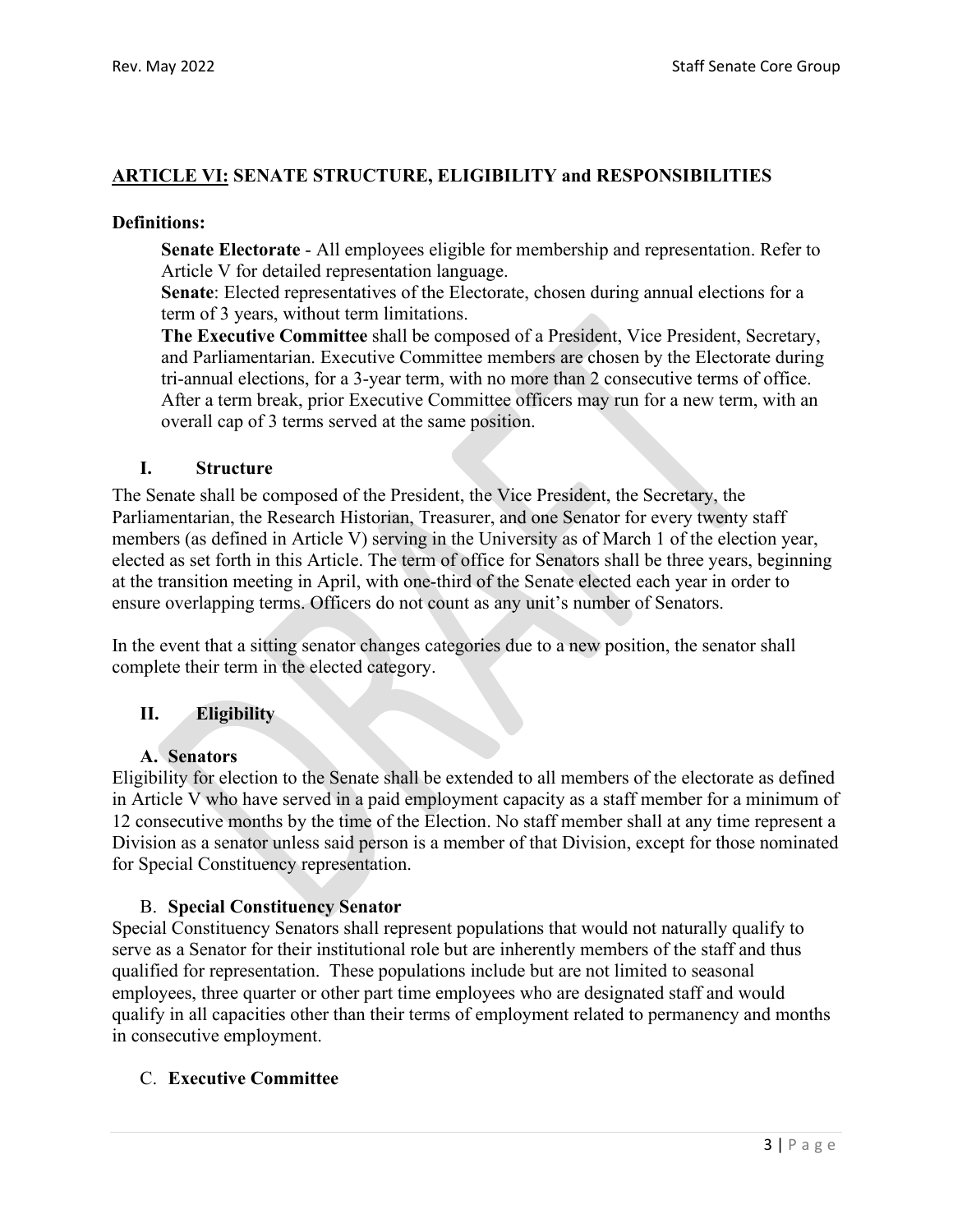Executive Committee Eligibility shall be limited to those members who have served a minimum of 1 term of office as an elected Senator.

- 1. President
- 2. Vice-President
- 3. Parliamentarian
- 4. Research historian
- 5. Secretary
- 6. Treasurer
- 7. Three (3) Senators At-large elected by the Senate

## D. **Committee Chair**

A Senator is eligible to hold a Committee Chair position after they have served in the elected Senator role for a minimum of 12 consecutive months. The length of term for Committee Chair position shall be 2 years, with a maximum of 2 consecutive terms. Fulfilling a term limit for one committee does not preclude a Senator from chairing any subsequent committees. Chairing a committee does not prevent a senator from being a member of another committee but does preclude a Senator from concurrent chairmanship of multiple committees.

### E. **Liaison Positions**

Senate liaison positions are designated for representatives of:

- Faculty Senate
- Student Senate
- CWA union
- AFT union
- IFPTE
- PBA
- Sergeant Union
- Lieutenant Union

Liaisons will serve in an advisory capacity, without the eligibility to vote, for a term of 3 years. Specific eligibility criteria are reserved for the determination of the sending entity.

## **III. Responsibilities**

## **1. President:**

- o Be present at all meetings of Senate and conduct Senate and Executive Committee meetings.
- o Involve the Vice President in all decisions.
- o Serves as a non-voting ex officio member of Senate non-Executive Committees.
- o Ensure that projects undertaken by Senate are developed, organized, and implemented in an orderly and timely manner.
- o Maintain the archives of important documents of Senate and Executive Committee with the aid of Senate Secretary.
- o Act as the main spokesperson for the Electorate in discussions with the administration.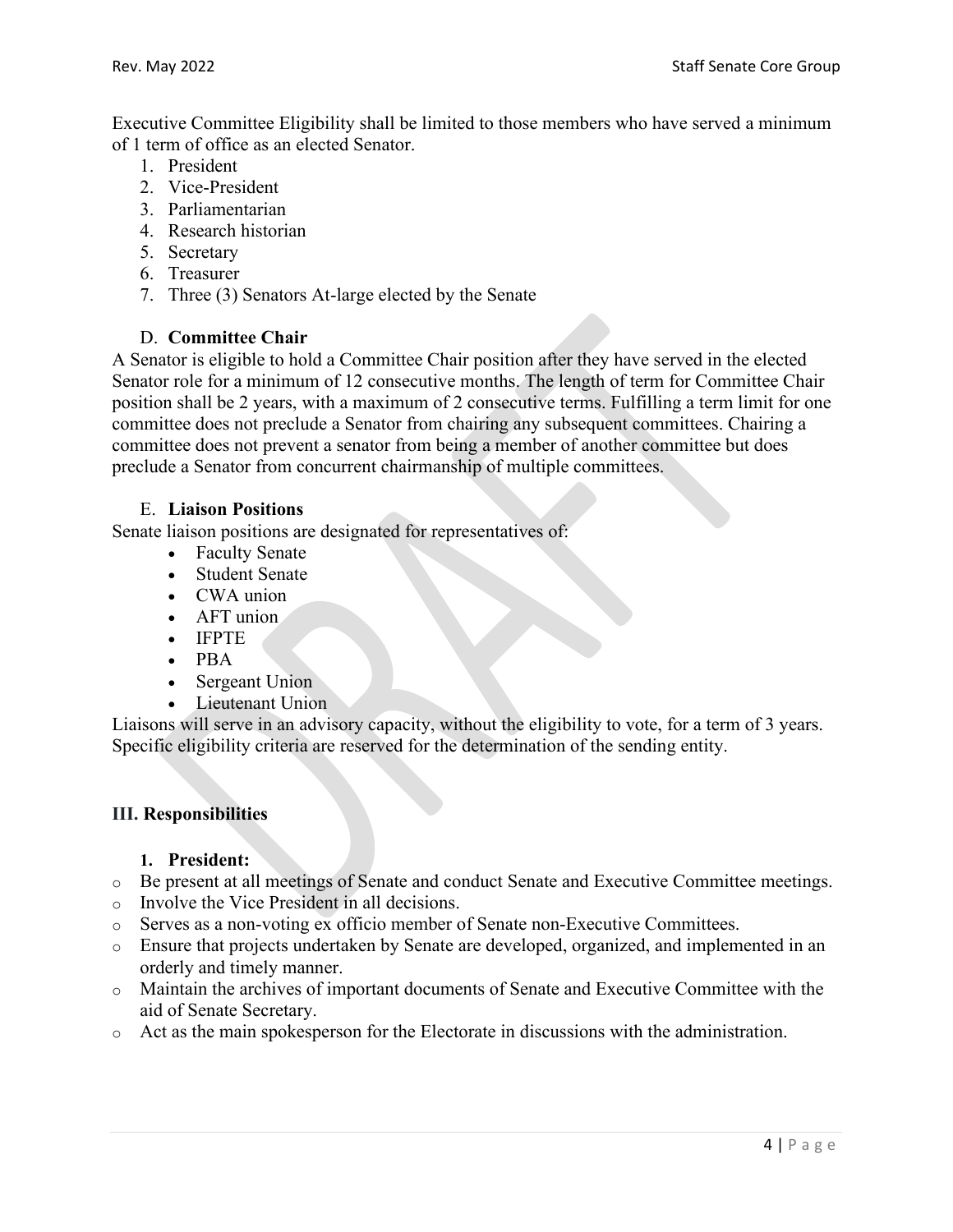## **2. Vice-president:**

- o Assume the position and duties of President at such time as the president's seat is vacated (illness, vacation, other absence or incapacity).
- o Become thoroughly knowledgeable of decisions of the President, so as to provide a smooth transition and continuity of duties.
- o May serve as a voting committee member unless serving as Acting President.
- o Serve as liaison between the Senate and the chairs of Committees.
- o Assume other duties as directed by the Senate.

## **3. Secretary:**

- o Give formal notice of all Senate meetings. In consultation with the President, publish advance notification and agenda of all meetings of the Senate.
- o In conjunction with the Research Historian, prepare and maintain an electronic archive of official minutes for all Senate meetings. The minutes and meeting summary shall be drafted after each meeting with corrections made as needed. Minutes and meeting summary shall be distributed to the Electorate within 7 business days.
- o In consultation with the President, and within a specific time frame, ensure that actions of the Senate are communicated to the appropriate persons or media as the Senate may direct.
- o In consultation with the President, conduct other communications pertinent to the Senate and its activities.
- o In conjunction with the Research Historian, keep the history of the formation of Senate, all its members and actions.
- o Perform other duties as assigned by the President or Senate.

## **4. Parliamentarian:**

- o Answer points of order in accordance with Roberts' Rules of Order- the newly revised.
- o Advise the President on matters of procedure during Senate meetings.

## **5. Treasurer:**

- o Serve as a Senate accountant, bookkeeper and financial compliance officer.
- o Reconcile receipts 30 days of receipt or purchase.
- o Authorize expenditures or appointing someone else (orally or in writing) to authorize expenditures.
- o Keep records of receipts and disbursements for three years from the filing date of the report to which they relate.

## **6. Research Historian:**

- o Archive the minutes of Senate meetings.
- o Keep record of all Senate membership and terms of officers.
- o Provide support and research findings as needed for Senate Executive Committee functions.

## **7. At-large members:**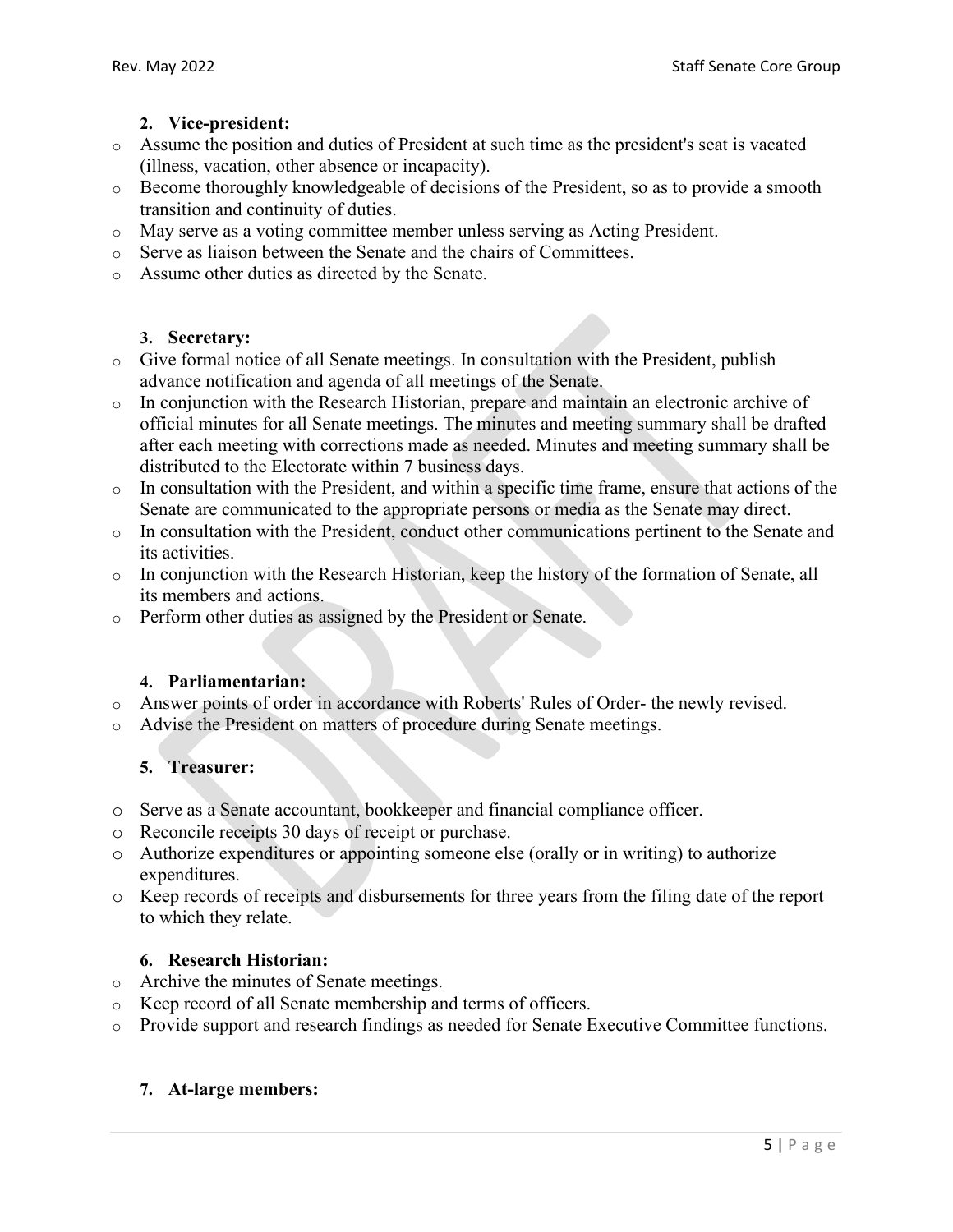- o Serve in the advisory capacity to the Executive Committee.
- o Attend all Executive Committee meetings.

## **ARTICLE VII: ELECTIONS**

#### **Section 1: Apportionment of Senators and Verification of the Electorate**

The Elections Committee, in conjunction with the Office of Human Resources, shall finalize the staff population count by January 31 of each year.

No later than one week from the final population count, the Election Committee must apportion the Senate seats among the eight Divisions (refer to [University's Organizational Charts\)](https://stockton.edu/human-resources/organizational-charts.html).

In conjunction with the notification of apportionment, biannually, the Election Committee must notify the electorate of the pending vacancies of President, Vice President, Secretary, Parliamentarian, Research Historian and three (3) at-large members for election.

The Election Committee must notify the Electorate, in writing, of the concluded apportionment and the positions open for nomination and election. This notification must occur immediately after the conclusion of the apportionment, but no later than 7 calendar days thereafter.

The total number of Senators will fluctuate yearly, reflective of the total number of the Electorate. Each Division shall be apportioned no fewer than 1, but no greater than 5 senators, in a ratio of 1 Senator to 20 staff members.

#### **Section 2: Procedure for Senator and Executive Committee Nominations**

- i. The Elections Committee will be responsible for preparing, maintaining, and operating a nomination process.
- ii. The Elections Committee will provide information with the call for nomination to the Electorate and will certify the eligible Electorate from the census data provided in January (refer to Article VII, Section 1). The call for nominations shall describe eligibility requirements for serving in the elected position (as defined in Article VI), outline the responsibilities of the elected official (as defined in Article VI and VIII), explain how nominations should be submitted and specify the opening and closing dates of submission.
- iii. The Election Committee shall actively recruit staff across organizational units with vacancies through the help of the Senate and organizational unit leadership.
- iv. If there are no nominations for a Senator in an organizational unit, the Election Committee will contact appropriate organizational leadership (VP, AVP, Dean, Director, etc.) for support in providing nominations.
- v. The Elections Committee will verify that all nominees meet the eligibility requirements as specified in Article
- vi. Eligible nominees shall be members of the Electorate as defined in Article V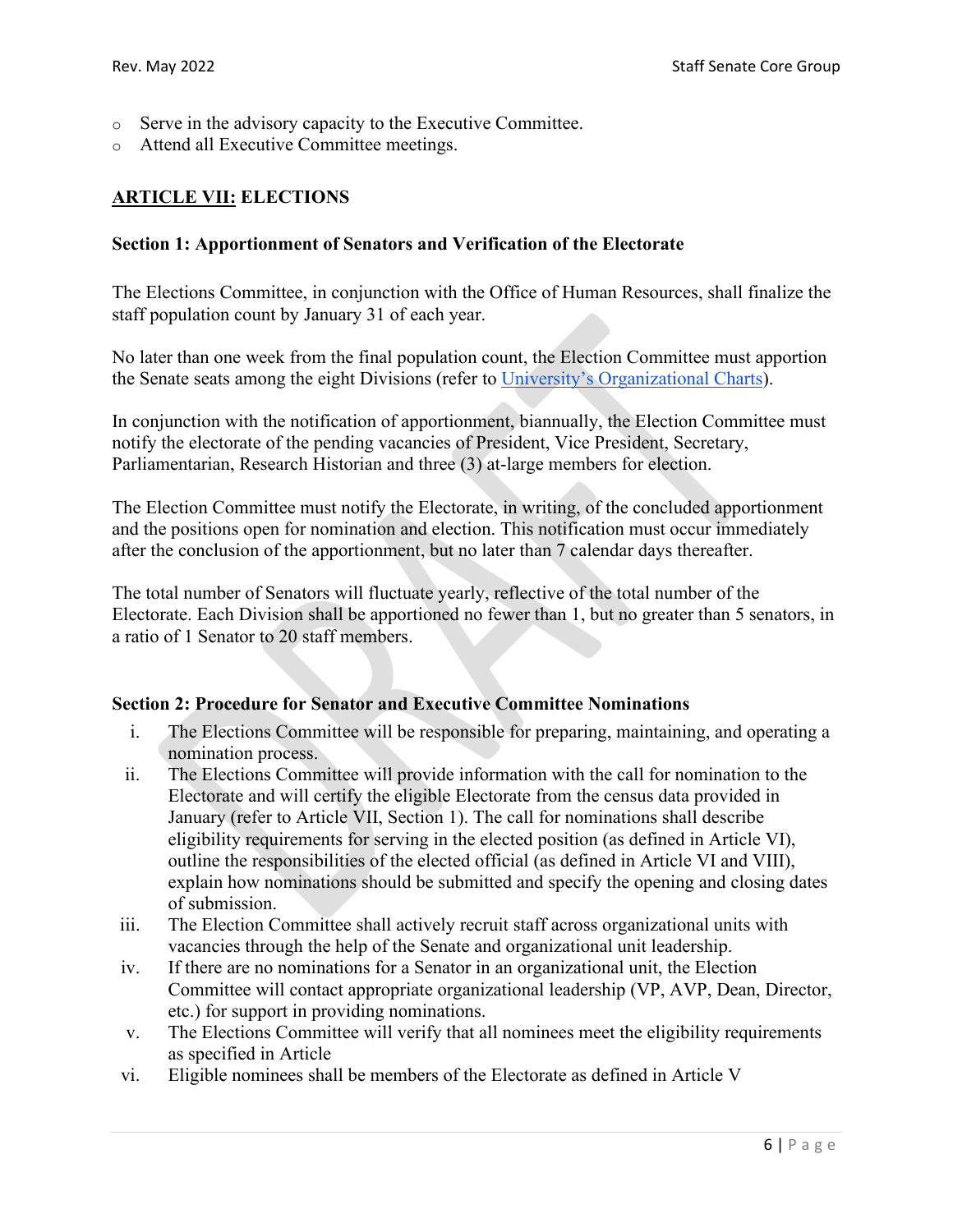- vii. Nominations for Senate positions will be open for 14 calendar days following the notification of the Electorate.
- viii. Once the call for nominations closes, the Elections Committee will contact nominees to confirm nominations and request a brief biographical statement from them.
- ix. Nominated candidates may campaign for 14 consecutive calendar days after the close of nominations.
- x. During the month of March, the electorate shall elect as many senators for the next term as required to meet the apportionment model outlined in Article VII, Section 1, taking into account the number of senators whose terms shall expire at the last Senate meeting in April.

All candidates on the ballot shall be organized according to the Division they shall represent in the number of empty seats in that Division. Members of the electorate shall vote for candidates in all Divisions.

### **Section 3: Election of Senators and Executive Committee**

### **A. Senators**

During the month of March, the electorate shall elect as many senators for the next term as required to meet the apportionment model outlined in Article VII, Section 1, taking into account the number of senators whose terms shall expire at the last Senate meeting in April.

#### **B. Executive Committee**

During the month of March, those positions whose terms are expiring shall be up for reelection, following the Elections Procedure outlined in Article VII, Section 3.

#### **C. Vacancies**

In the event that any Senator or Executive Committee Member position should become vacant in the course of a current term, a special election shall be held mirroring the process outlined in Article VII, Section 2. The elected official, selected through the Special Election, shall complete the preceding position's term.

#### **D. The Inaugural Election:**

#### 1. Senators:

In the inaugural election year, in order to organize the future staggered election procedure, term lengths shall be defined as follows:

- Special Constituency senators 1 year term
- At Large senators 2-year term
- Divisional Senators 3-year term

Each subsequent election of senators shall be for the term of 3 years, without term limits, as defined in Article V.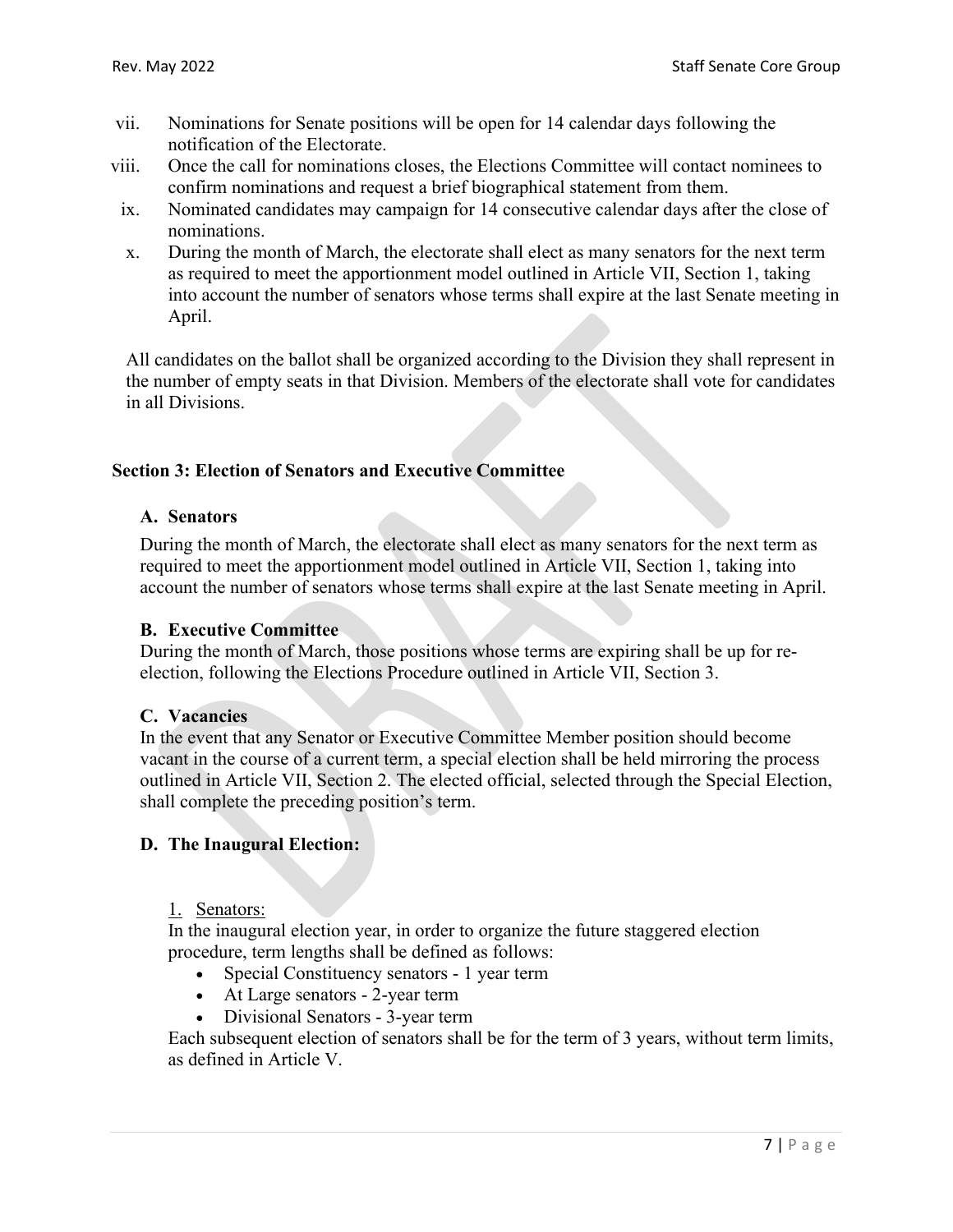### 2. Executive Committee:

In the inaugural election of the senate, term lengths shall be defined as follows:

- Vice-president 3-year term
- President 2-year term
- Parliamentarian 2-year term
- At-large members:
	- Member  $#1 1$  year term
	- Member #2 2-year term
	- Member #3 3-year term
- Treasurer 1 year term
- Secretary 1 year term

Each subsequent election of Executive Committee members shall be for the term of 3 years, with an overall term limit of 3 terms served, as defined in Article V.

## **E. Voting**

The Election Committee shall conduct the election in such way that:

- 1. Voting occurs via secret ballot
- 2. Ballots can be certified and recounted if necessary
- 3. Each eligible staff member votes only once and the vote count is accurate
- 4. The report of election results occurs within 48-72 hours of close of voting.

The individuals receiving the highest number of votes are elected.

For uncontested Senate seats, where there are as many candidates in the organizational unit as vacancies, the candidates will be elected by acclamation.

In case of a tie, the employee with the longer time of employment at the University will be designated as the winner.

#### **F. Results:**

Election results will be shared with the University community including with the candidates, Senators, and general Electorate.

An email shall be sent to newly elected Senate members to welcome them to the Senate and give them a copy of the Senate Bylaws (*to be developed after the Constitution is ratified*).

### **ARTICLE VIII: Responsibilities, Attendance and Professional Conduct of Senate Members**

#### **Section 1: Responsibilities**

- To understand and abide by this Constitution and its bylaws.
- To be available and open to the needs and concerns of all University staff.
- To inform colleagues in their work areas of an individual's Senate positions and to share information about the Senate and its activities with them.
- Execute their duties in a fashion becoming on the gravity of their leadership position.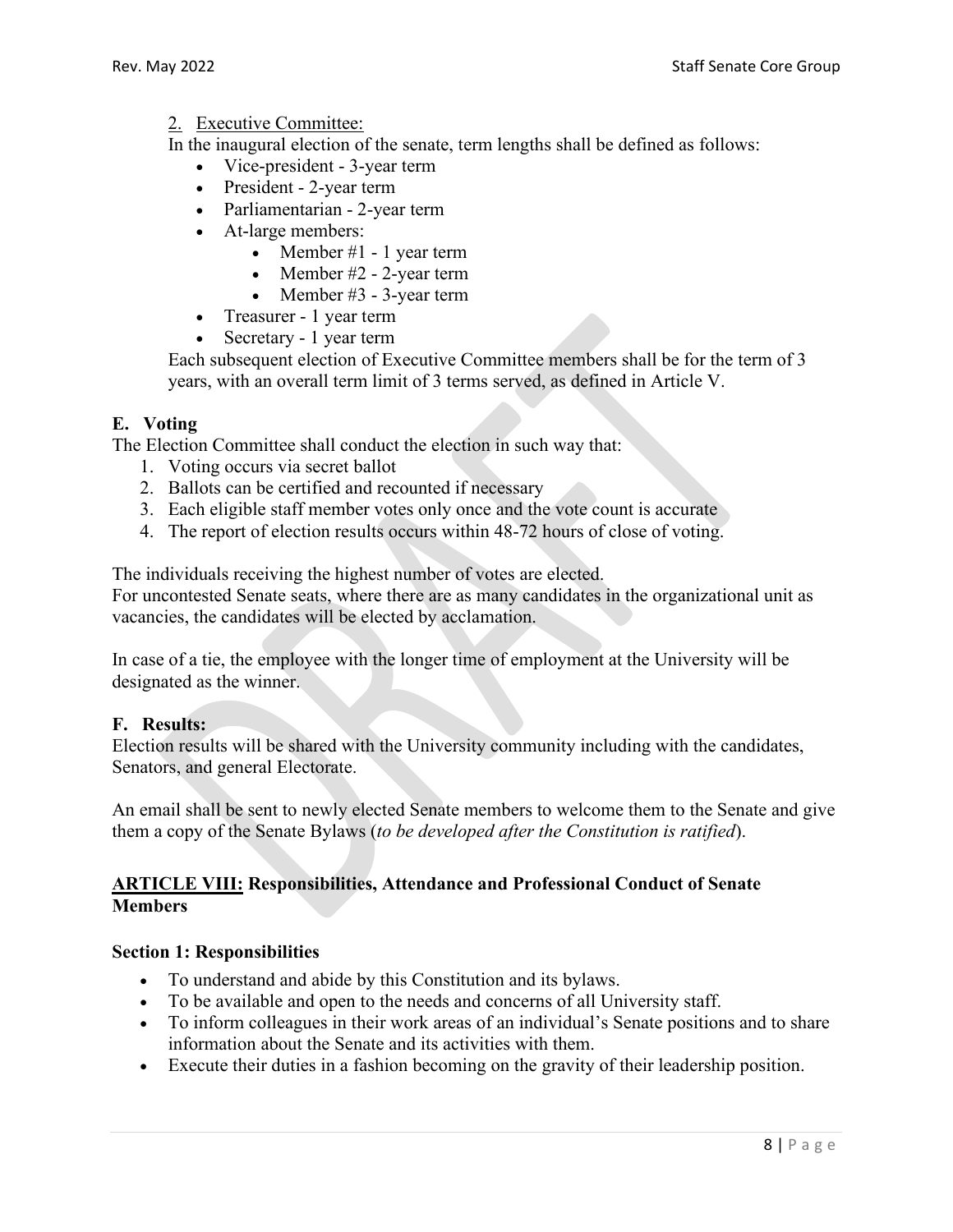• To encourage participation in University Shared Governance, including notification of Senate meetings, of opportunities to serve on standing committees and of upcoming elections.

#### **Section 2: Attendance**

Senators are expected to be present at each meeting. Should a senator need to be excused from a Senate meeting, the senator must notify the Senate Secretary prior to the meeting; if this is not possible, the senator may inform another officer or fellow senator, who in turn should notify the Senate Secretary.

Members of the Executive Committee are expected to be present at each Executive Committee meeting. Executive Committee members may participate in Executive Committee meetings via video or teleconference, and request appropriate technical accommodations to participate remotely, if the need arises. An absence may be excused by the President upon receipt of a written or verbal request either prior to the absence or within five (5) business days following the absence.

Excessive absenteeism may result in removal from office (per Article VIII, Section 3).

### **Section 3: Removal from Office**

Any Executive Officer and/or Senator can be removed from office by the Senate for nonperformance of duties. A petition requesting such removal can be brought to the Executive Committee by a simple majority of the quorum of the Senate. The Executive Committee will investigate the matter on a case-by-case basis and will recommend action to the Senate.

The Senate will make the final decision by secret ballot. A two-thirds vote of the quorum will carry the vote. Possible causes of expulsion constituting grounds for removal from office shall include, but are not limited to:

- 1. Use of the powers of the Senate, real or implied, to further personal causes.
- 2. Excessive absenteeism defined as no more than four unexcused absences.
- 3. Failure to consistently fulfill the responsibility of the Senate positions.
- 4. Termination, retirement or other loss of staff employment category designation.

Resignation in good standing from the Senate shall require a formal, written letter of resignation to be submitted to the Executive Committee.

If a senator is unable to attend a minimum of four meetings during the course of a year, the senator shall be removed from the Senate. Removed senator(s) shall be notified in writing and shall have fifteen days to make a written appeal to the Senate, should they choose to do so to gain reinstatement.

Ratification of removal from office shall require a ⅔ quorum majority of the senators present.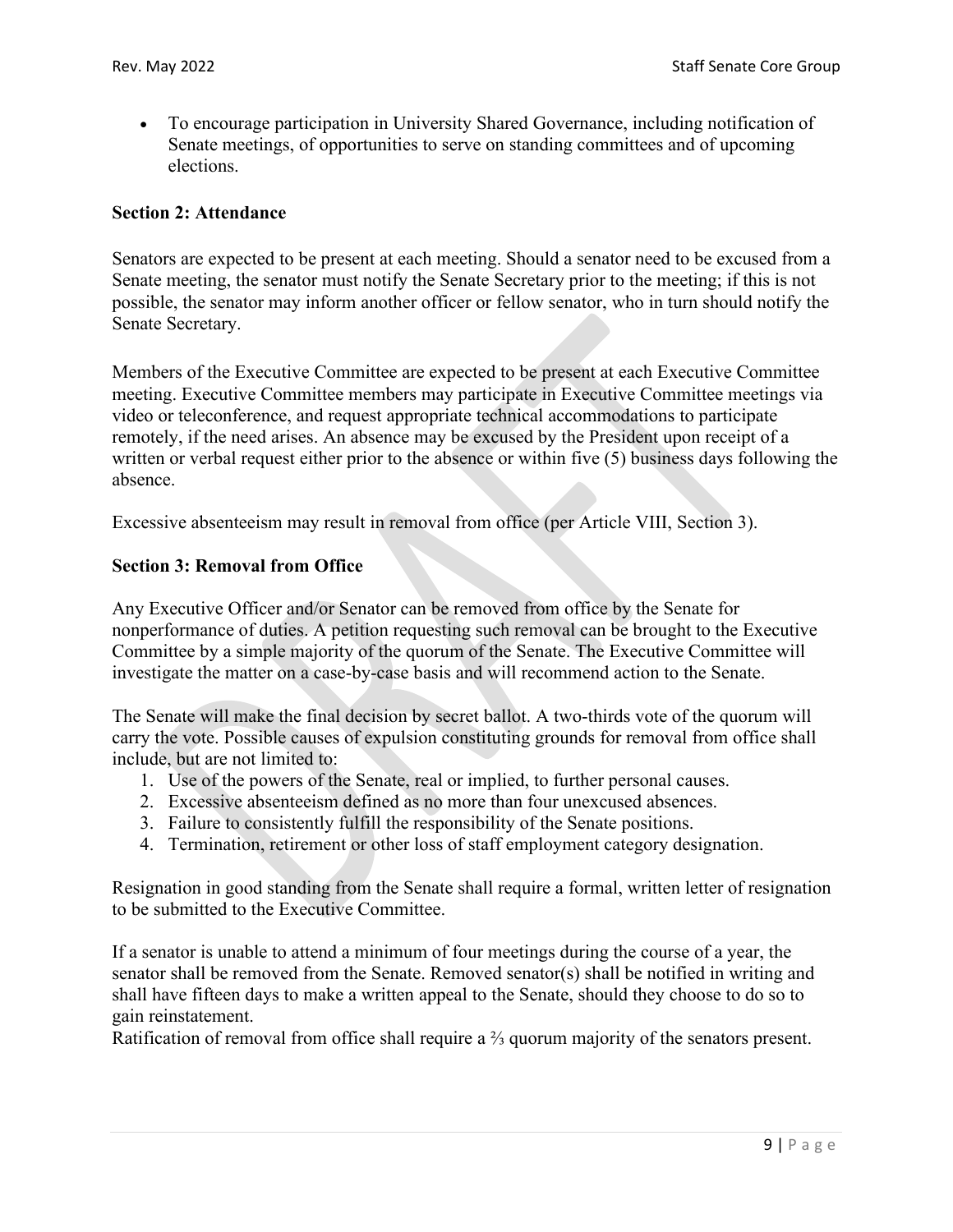## **Article IX: Senate Meetings**

### **Section 1: Regular Senate Meetings**

Regular Senate Meetings shall be presided by the Senate President and held at least once a month throughout the calendar year. Dates and times of these monthly meetings shall be established by the President in consultation with the Vice-President. Place of meetings, times and dates shall be published on the Senate website by the Senate Secretary, and all meetings shall be open to Electorate Members. Meetings of the Senate are open to all members of the Electorate who may introduce new business through a Petition process, when recognized by the President. If the President chooses not to recognize such a member, the President may be overruled by a majority of Senate members present.

### a) **Transition Senate Meeting**

The regular meeting in April shall be known as the Transition Senate Meeting and shall be for the purpose of receiving annual reports and conducting any other business that may arise. This shall be a joint meeting comprised of the incoming, continuing, and outgoing senators.

b) **Special Senate Meetings**

With at least five (5) working days' notice to all Senate members, special meetings may be called by the President, or three (3) voting members of the Executive Committee, or a majority of the Senate.

c) **Quorum of the Senate** -- A simple majority (51%) of the elected senators shall constitute a quorum.

## **Section 2: Electorate Special Meetings**

Special meetings of the Electorate may be called by the Executive Committee, majority of the Senate, or by petition of one-fifth (1/5) of the Electorate membership.

## **Article X: Executive Committee**

The Executive Committee shall consist of the President, the Vice President, the Secretary, Parliamentarian, Research Historian and three (3) at-large members. The responsibilities of the Executive Committee shall include, but are not limited to, the responsibility to provide leadership direction for Senate appointed committees.

**Purpose of the Executive Committee**: The Senate delegates to its Executive Committee the authority to conduct routine business of the Senate, execute the will of the Electorate set forth by the vision, and solutions developed by the Senators, while organizing the work of the Senate, and responding to urgent matters.

**Terms of at-large members of Executive Committee**: No later than three Academic Weeks after the beginning of every Fall semester, the Senate shall appoint three (3) at-large members to the Executive Committee. At-large members of the committee shall begin serving immediately upon their appointment to the committee. Their terms on the Executive Committee shall expire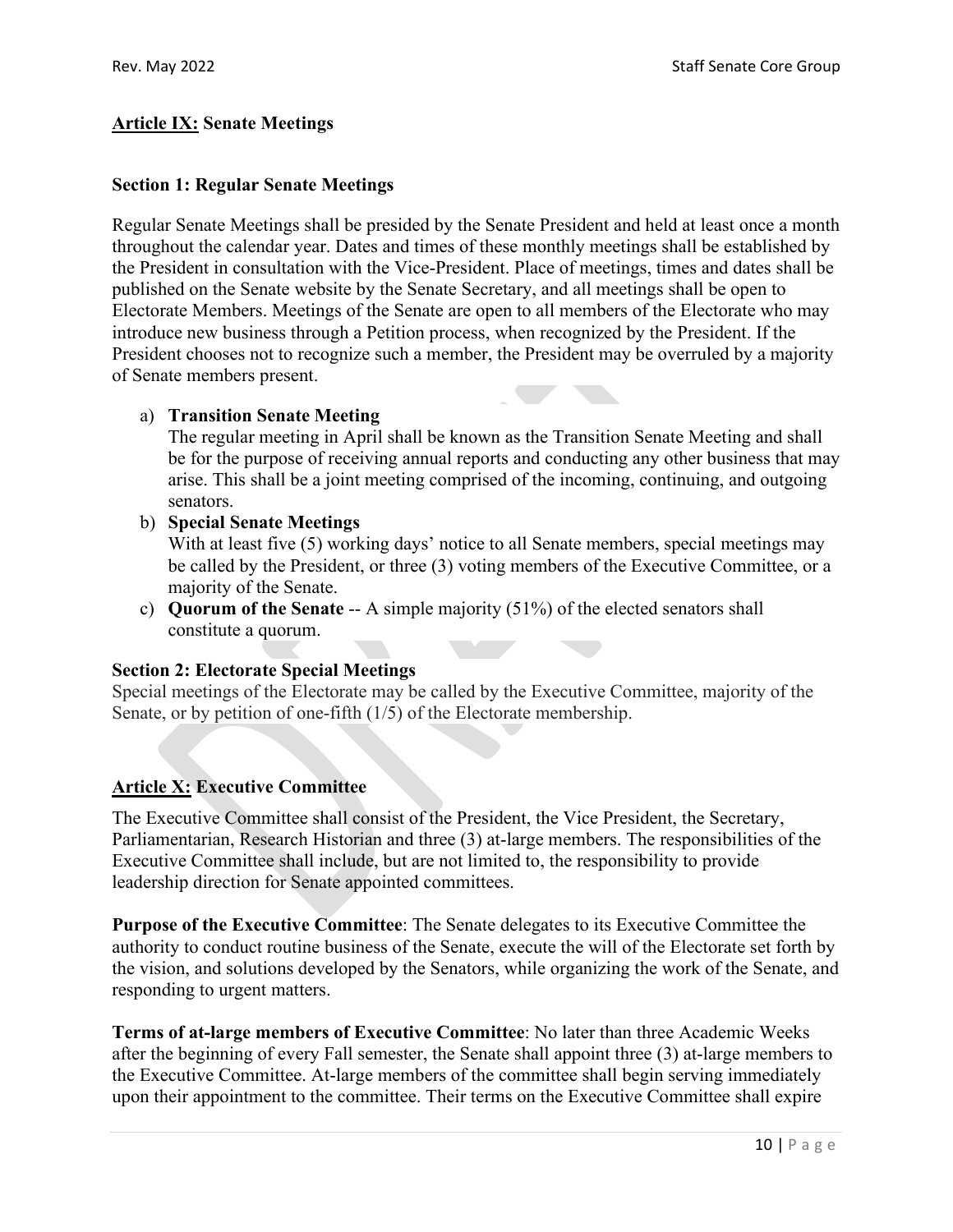two Academic Weeks after their Senate terms expire, or when their replacements are elected, whichever is earlier.

**Meetings**: The President shall call regular meetings of the Executive Committee. Any three members of the Executive Committee may call additional meetings as needed.

**Agenda**: The Executive Committee shall set the agenda for its own meetings and also for meetings of the Senate. Any member of the University community may propose to the Executive Committee that an item be placed on the agenda of the Senate.

**Quorum**: A quorum for Executive Committee meetings shall be a ⅔ majority of the committee's members.

**Observers**: Meetings of the Executive Committee shall be closed except by invitation approved by a minimum of two committee members. Only members of the Executive Committee may vote.

**Reports**: The Executive Committee shall prepare an annual report to the Electorate on the work of the Senate.

**Relationship with the Unions**: The Executive Committee shall be mindful of the legal rights and responsibilities contained within the relevant collective bargaining agreements and ensure that actions of the Senate do not intrude on areas of concern for the collective bargaining agent. Senators will meet regularly with each of the unions to work on individual concerns to ensure that they do not impede on terms and conditions of employment.

> o Staff members who serve as an officer for one of the University's bargaining units may not serve as an Executive Officer.

**Release time**: Any staff member that is a part of the Executive Committee, serving on a Task Force, serving on any Standing Committees, and/or those that are participants will be released from normal work duties, without loss of pay or other benefits, and shall not be required to utilize accrued time and/or make up the time missed to attend official Senate Meetings, Committee Meetings, and meetings with liaison groups dealing with items of concerns brought forth by the Senate with consideration for university obligations and staff needs. Such employees remain responsible for performing all regular work duties.

# **Article XI: COMMITTEES and TASK FORCES**

## **Section 1: Committees**

The Senate shall have Standing Committees which shall be responsible for addressing issues which were directed by the Executive Committee. The Senate shall have the power to propose:

- a. The creation of new Standing Committees,
- b. Changes in their composition,
- c. The dissolution of existing Standing Committees.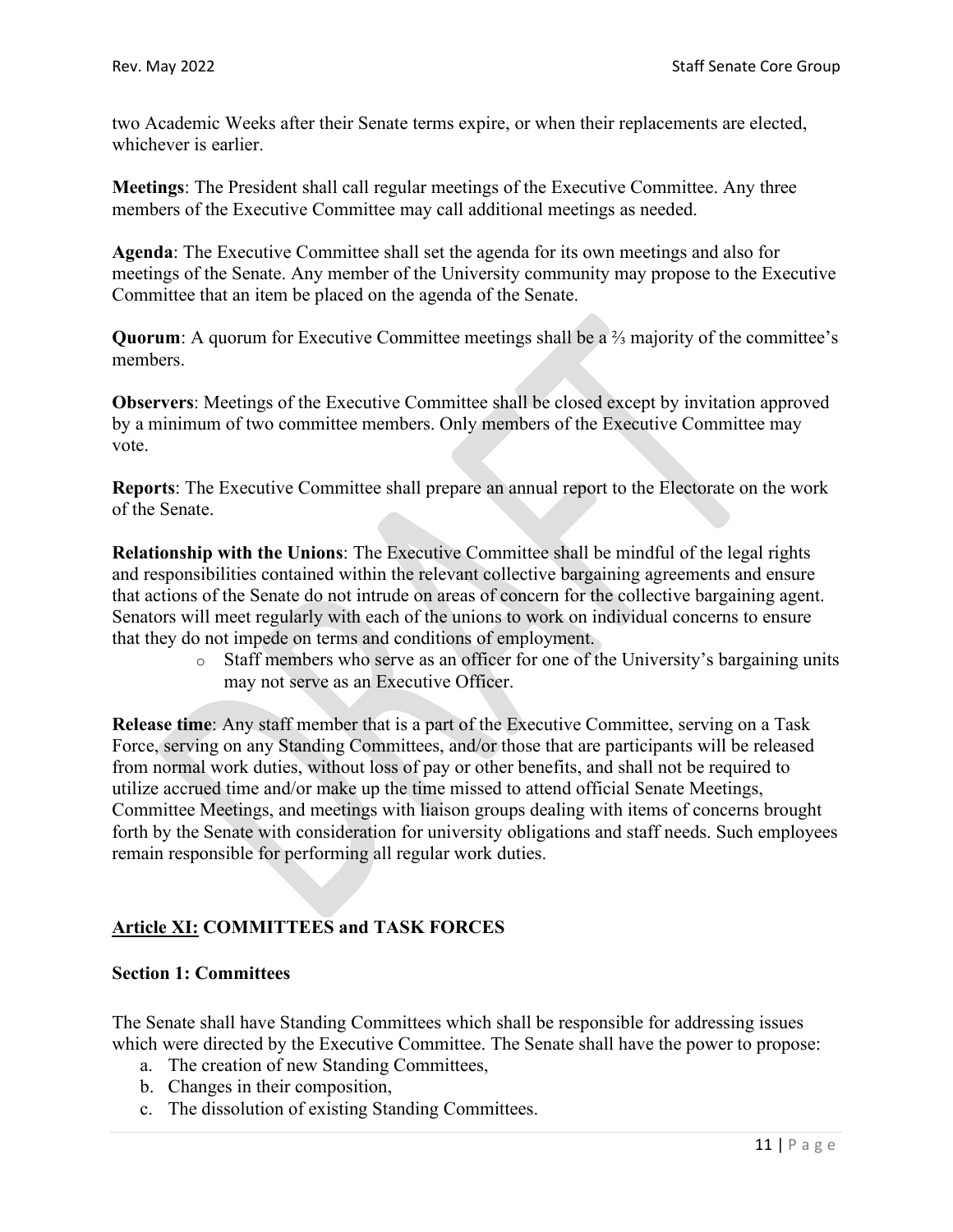Each Committee member will be elected to the committee and shall adhere to the guidelines of the Senate Constitution and shall not act independently of the Senate. In the event of administrative reorganization that changes the titles of any of those identified as ex officio members of a committee, the Executive Committee may approve substitution of equivalent ex officio members.

- 1. **Eligibility**: Chairs of Standing Committees must be staff members that have been employed with the University a minimum of twelve months prior to the start of the term. Chairs may not serve as an Executive Officer but are not precluded from serving as a Senator. Vice Chairs of Standing Committees must be Senators. Where appropriate, because of their special nature, committees may include non-voting members.
- 2. **Composition**: Standing Committees shall be composed of a minimum of three divisions to ensure a variety of points of views and experiences. Staff that wish to participate in a Standing Committee should notify the Executive Committee of their interest.
- 3. **Selection**: Chairs for each Standing Committee will be elected to the position and shall serve two-year terms. Elections will follow the cycle outlined in Section II.
- 4. **Duties**: The Chair for each committee shall convene Standing Committee meetings regularly and shall submit meeting minutes to the Senate Secretary within seven working days. Each Standing Committee must establish annual goals and objectives subject to Senate approval.
- 5. **Committee Composition**: The committee shall be made up of at least five (5) staff members, not to exceed ten (10) staff members. The members of the committee shall be chosen in an election open to all staff that meet Senate membership criteria. There shall be no more than one (1) member from any department or office and no more than three (3) members from any one institutional division. If two or more staff members from the same department/office and/or four or more from any one division, then the next highest vote will be named the winner of the election.

**Term**: Committee members shall serve for three years. Committee members are eligible for election up to two consecutive terms and may run for additional terms after a break of at least one term.

## **Section 1.1: STANDING COMMITTEES of STAFF SENATE:**

- 1. Constitutional bylaws committee
- 2. Elections committee
- 3. Technology committee
- 4. Diversity and Inclusion committee
- 5. Others are designated by the Senate

## **Section 2: Task Forces**

The Senate shall have the power to propose the creation of Task Forces as needed. Task forces shall be automatically dissolved at the end of the academic year in which they were created, unless specifically continued by the Senate or the Executive Committee by a majority vote. In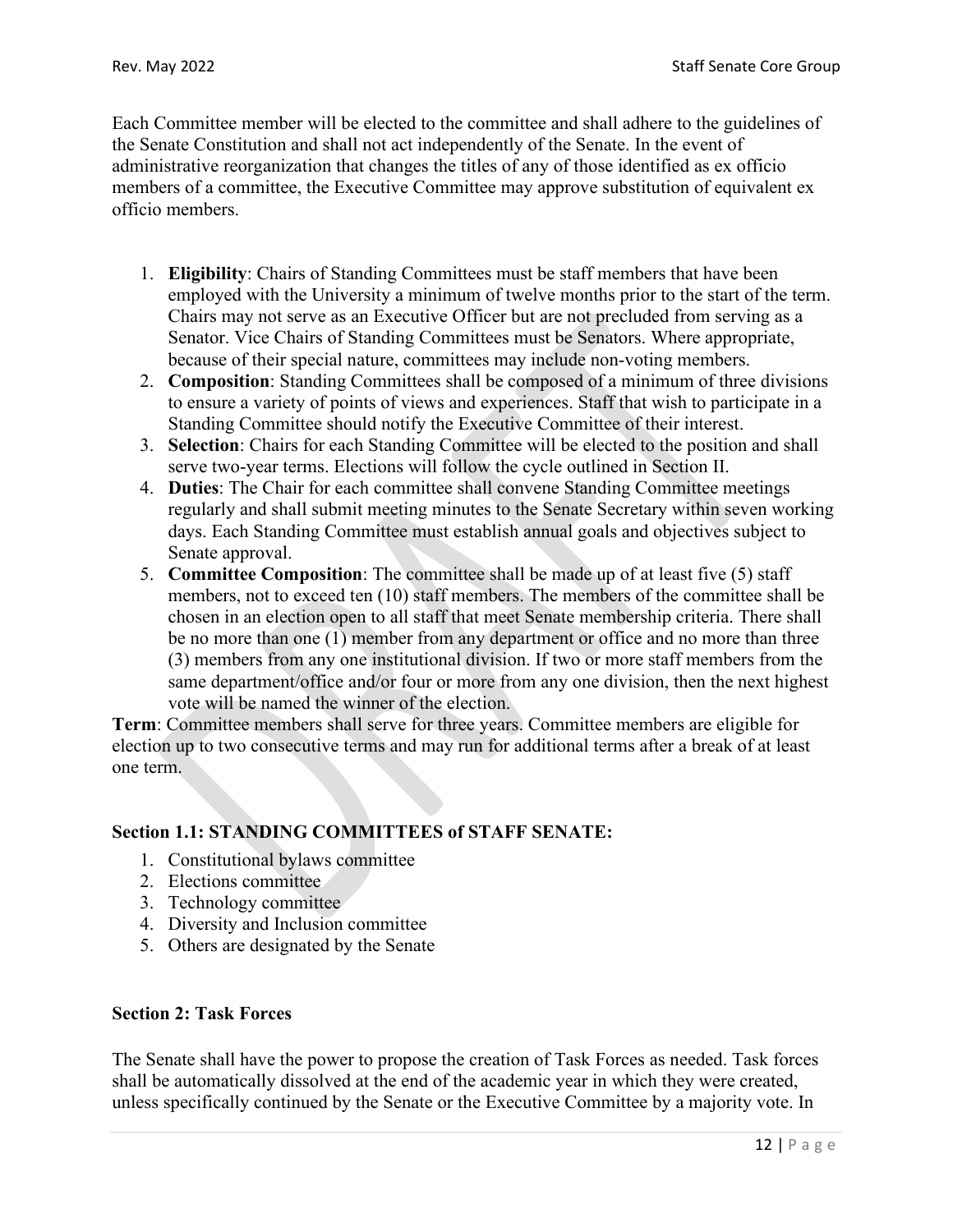the event of administrative reorganization that changes the titles of any of those identified as ex officio members of a committee, the Executive Committee may approve substitution of equivalent ex officio members.

- 1. **Eligibility:** Task Force Chairs must be staff members that have been employed with the University a minimum of twelve months prior to the start of the term. Chairs may not serve as an Executive Officer but are not precluded from serving as a Senator.
- 2. **Composition:** Task Forces shall be composed of a minimum of three divisions to ensure a variety of points of views and experiences. Staff that wish to participate on a task force should notify the Executive Committee of their interest.
- 3. **Selection:** The Senate President shall appoint a Chair and confirmation by majority vote of the full Senate.
- 4. **Duties:** Each Task Force shall assess University events within the scope of their charge to determine impact on staff and provide suggestions to the Executive Committee. Task Force members do not purport to be a collective bargaining unit and will not negotiate terms and conditions of employment.
- 5. **Task Force Composition**: Task forces shall be made up of at least five (5) staff members, not to exceed ten (10) staff members. The members of the Task Force shall be recommended by the Standing Committees and appointed by the Senate President. There shall be no more than one (1) member from any department or office and no more than three (3) members from any one institutional division.
	- . **Term**: Task Force members shall serve for one year, unless renewed by the action of the

Task Force members are eligible for appointment for up to two consecutive terms and may be reappointed for additional terms after a break of at least one term.

# **Article XII: CONFLICT OF INTEREST AND ETHICAL CONDUCT**

- A. Any University staff member who serves as an officer of one of the University's bargaining units may not serve as an executive officer of the Senate but is not precluded from serving as a Senator.
	- Appeals of the eligibility requirements noted above shall be brought to the Executive Committee in writing and in accordance with guidelines established by the Election and Constitutional bylaws Committee.
- B. Staff members from the Office of Human Resources may not serve as executive officers of the Senate but are not precluded from serving as Senators.
	- Appeals of the eligibility requirements noted above shall be brought to the Executive Committee in writing and in accordance with guidelines established by the Election and Constitutional bylaws Committee.
- C. Staff Senators are obligated to adhere to the New Jersey State Ethics Commission, N.J.S.A. 52:13D-23.